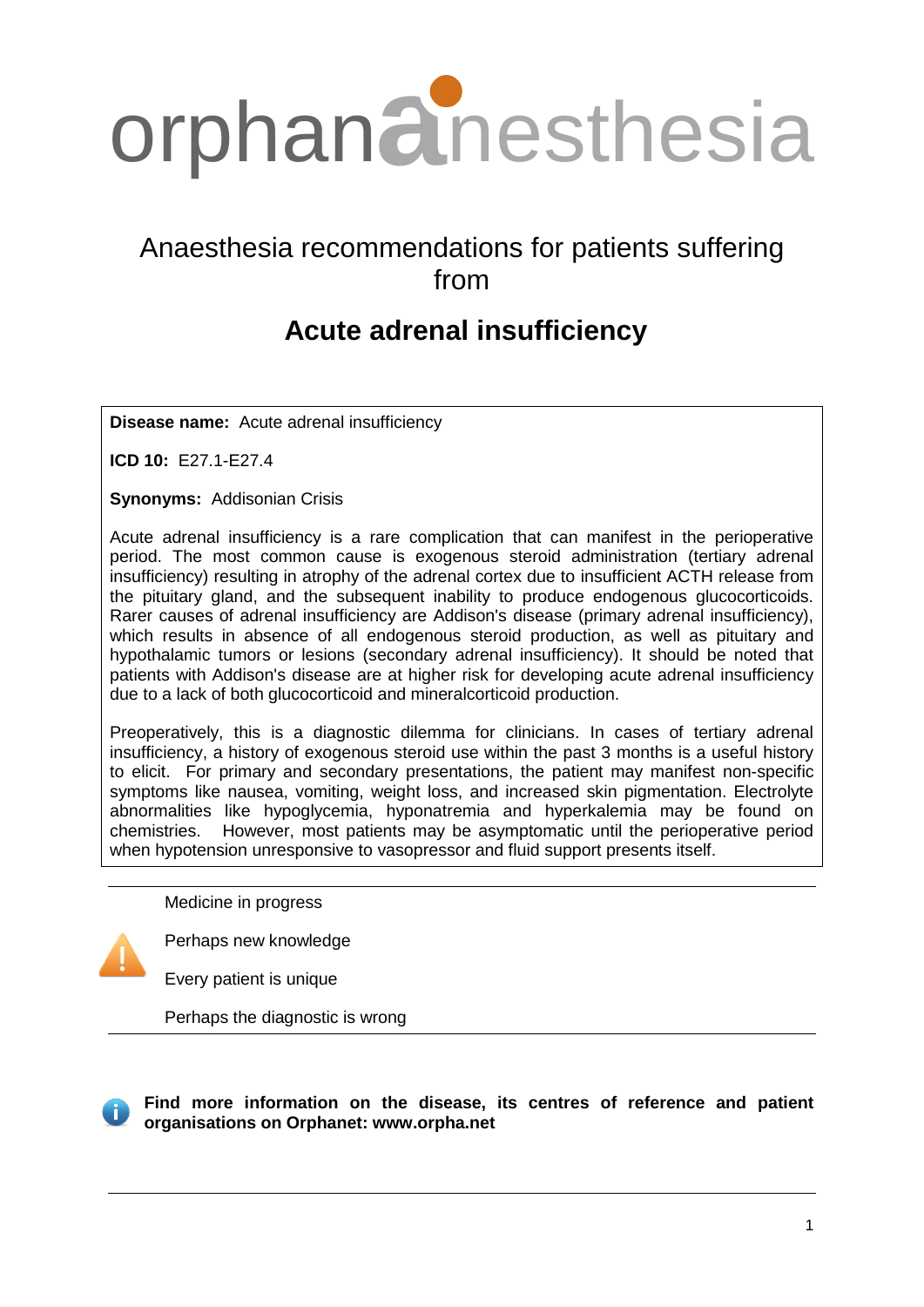#### **Disease summary**

Patients with primary adrenal failure (for example, autoimmune Addison's disease) are significantly more at risk of developing acute adrenal crisis because of the deficiency of both glucocorticoid and mineralocorticoid deficiency (in contrast to isolated glucocorticoid deficiency in cases of suppression of hypothalamus-pituitary-adrenal axis due to exogenous glucocorticoid treatment and other causes of secondary adrenal insufficiency, such as pituitary and hypothalamic lesions or surgery). It would be helpful to give cardinal clinical features and key biochemical findings (for example, hyponatraemia, hyperkalaemia and hypoglycaemia) of acute adrenal crisis to help clinicians to suspect the condition early.

## **Typical surgery**

Not applicable.

## **Type of anaesthesia**

Acute adrenal crisis manifests itself most often when the patient is under general anaesthesia. However, there have been cases of patients with persistent hypotension during regional and monitored anaesthesia care anaesthetics.

## **Necessary additional diagnostic procedures (preoperative)**

In addition to the eliciting the history, physical exam findings, and symptoms listed in the disease summary, some clinicians may elect to perform an ACTH stimulation test. Although uncommonly done in the preoperative period, this allows assessing the degree of suppression of a patient's hypothalamic pituitary adrenal axis. The cortisol response to ACTH is usually similar to the maximal cortisol response that occurs after induction of general anaesthesia. An intact hypothalamic pituitary adrenal axis results in a cortisol level of greater than 19 micrograms/dL. Maximal cortisol response to general anaesthesia and surgery can range from 28 - 47 micrograms/dL.

## **Particular preparation for airway management**

Not applicable.

## **Particular preparation for transfusion or administration of blood products**

Not applicable.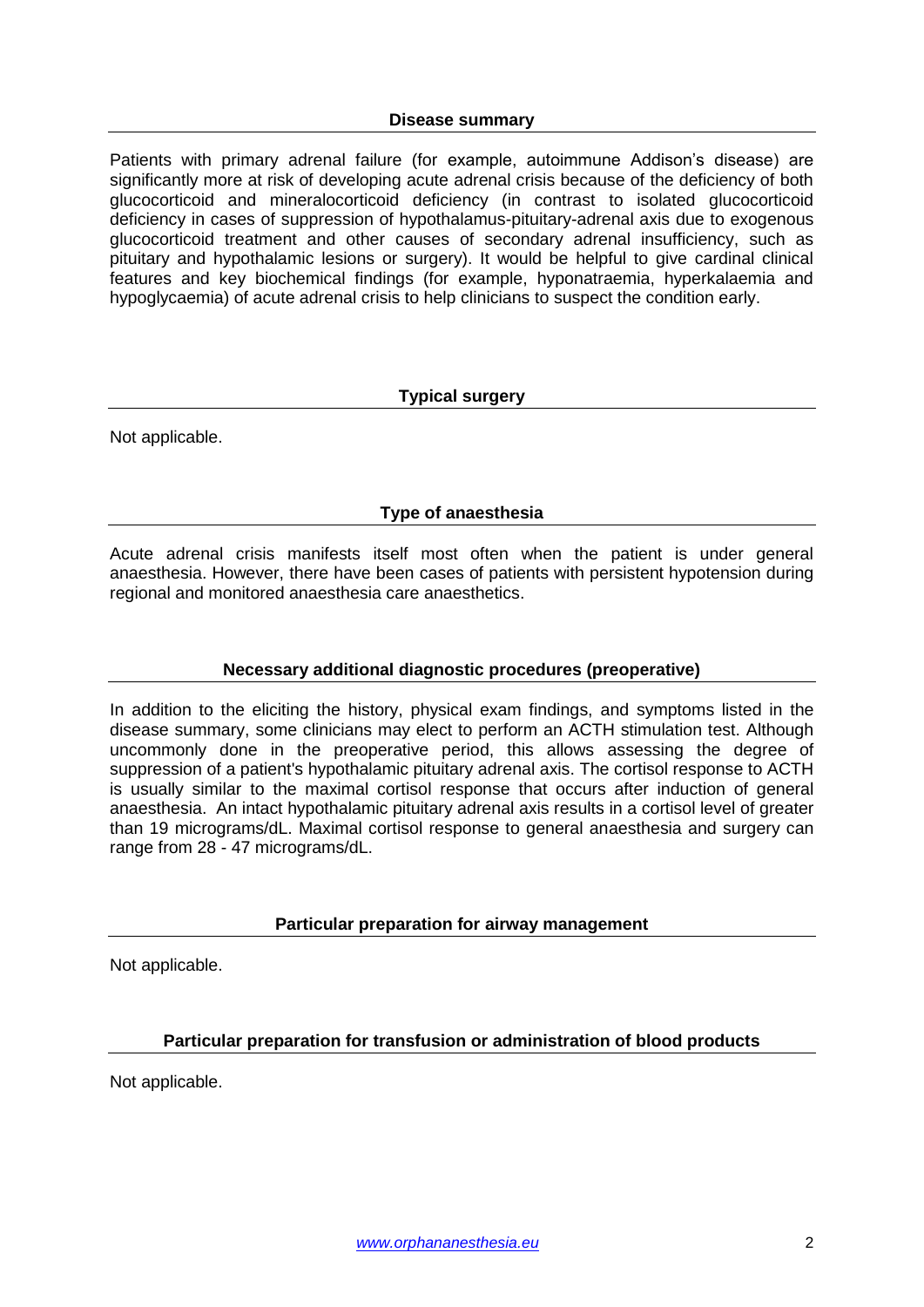Not applicable.

## **Particular precautions for positioning, transport or mobilisation**

Not applicable.

## **Probable interaction between anaesthetic agents and patient's long-term medication**

Not applicable.

## **Anaesthesiologic procedure**

Refractory hypotension may increase risks of low perfusion events especially on induction of anaesthesia.

## **Particular or additional monitoring**

May consider arterial invasive monitoring for refractory hypotension.

## **Possible complications**

Perioperative Addisonian crisis is an extremely rare complication for anaesthesiologists, ranked in the literature in incidence from 0.01% to as high as 0.7%. It must be a consideration in patients with intraoperative or postoperative hypotension unresponsive to vasopressors and fluids, especially those with a known history of Addison's disease, pituitary/hypothalamic pathologies, and/or a known history of steroid use. If there is a suspicion intraoperatively, the patient must be immediately treated with stress dose steroids, which is traditionally hydrocortisone 100mg IV, and must be maintained every 8 hours for the first 24 hours and then can be tapered to the patient's maintenance dose or discontinued altogether.

In order to prevent this complication, anaesthesiologists must decide the necessity of steroid supplementation. This is a difficult decision as the literature in recent years has been unequivocal on prophylactic administration of stress-dose steroids versus waiting for the manifestation of clinically significant hypotension intraoperatively. However, it is universally accepted that patients with known Addison's disease or pituitary or hypothalamic processes should receive additional supplementation in addition to their maintenance dose depending on the stress of the of procedure which will be discussed in the following paragraph.

In patients who are on chronic steroid supplementation for other pathologies, these are the general recommendations. Patients who receive Prednisone 5mg or less daily usually do not require additional supplementation, but this does not preclude them from developing from acute adrenal crisis. Those who receive higher dosages will be administered intravenous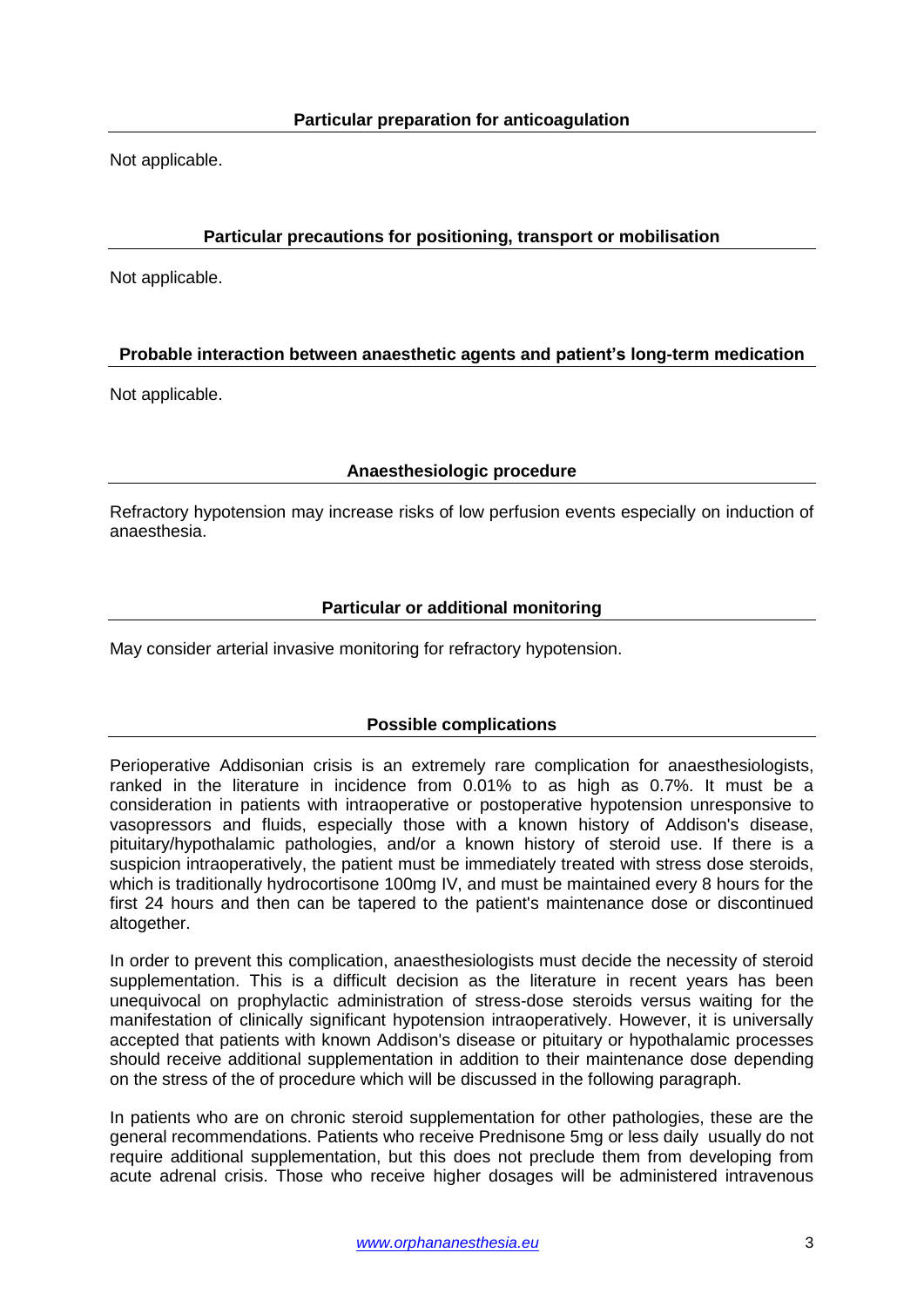steroids according to the stress of the procedure. For minor surgical or medical stress (GI or GU procedures, or those with mild illnesses like nausea or vomiting), the recommendations include hydrocortisone 25mg or methylprednisolone 5mg on the day of the procedure. For moderate surgical or medical stress (laparascopic procedures or more severe ilnesses like pneumonia), the recommendations include hydrocortisone 50-75mg or methylprednisolone 10-15mg on the day of procedure, with a taper to the expected dose of steroids 1-2 days after the procedure. Finally, for severe medical or surgical stress (cardiac, thoracic, hepatic resections, etc), the recommendations include hydrocortisone 100-150 mg or methylprednisolone 20-30mg on the day of procedure with a taper over 1-2 days to the patient's normal dose.

#### **Postoperative care**

Addisonian crisis with hypotension also occurs in the postoperative period. In addition, it is imperative to ensure adequate steroid delivery, which may require prolonged intravenous dosing if oral route is not available.

#### **Information about emergency-like situations / Differential diagnostics**

*caused by the illness to give a tool to distinguish between a side effect of the anaesthetic procedure and a manifestation of the disease*

Here is a case demonstrating acute adrenal insufficiency: A 61 year-old male presents for a muscle biopsy to help elucidate the cause of his new onset rhabdomyolysis. He has a past medical history of type I diabetes mellitus, kidney transplantation on low dose prednisone, coronary artery bypass grafting, hypertension, hyperlipidemia, and idiopathic hypertrophic subaortic stenosis. It should be noted he did take his Prednisone the day of the procedure. His case was performed under monitored anaesthesia care with stable intraoperative hemodynamics. However, in the recovery room, the patient remained persistently hypotension, with transient responses to vasopressors and fluid boluses. After eliminating alternative causes of his shock state, hydrocortisone 100mg was administered with immediate stabilization of his hemodynamics. A post-operative cortisol level was obtained and was measured to be 4.0ug/dL, which was consistent with a diagnosis of adrenal insufficiency.

#### **Ambulatory anaesthesia**

See complications section.

#### **Obstetrical anaesthesia**

The obstetrical population must be considered under severe medical or surgical stress, and must be treated with an appropriate intraoperative steroid dose.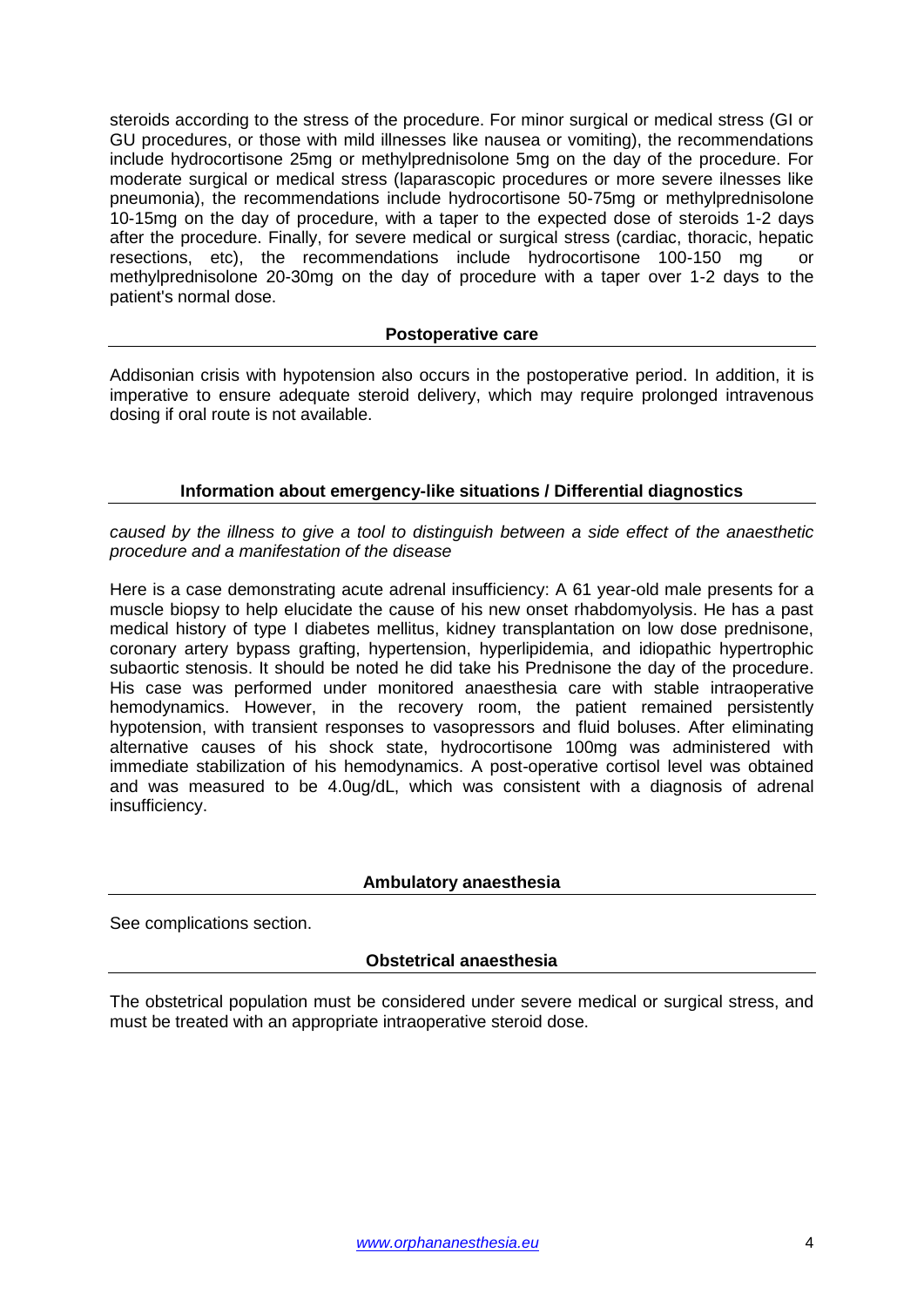#### **Literature and internet inks**

- 1. Kohl, B, Schwartz, S. How to Manage Perioperative Endocrine Insufficiency. Medical Clinics of North America. 2010;28:139-155
- 2. Barash, Paul G. Adrenal Insufficiency. Handbook of Clinical Anesthesia. Philadelphia,
- PA. Lippincott Williams & Wilkins/Wolters Kluwer, 2013.1336-338.Print. 3. Coursin D, Wood K. Corticosteroid Supplementation for Adrenal Insufficiency.
- JAMA 2002;287(2): 236-240
- 4. Axelrod, L. Perioperative Management of Patients Treated with Glucocorticoids. Endocrinology and Metabolism Clinics of North America 2003;32:367-383.